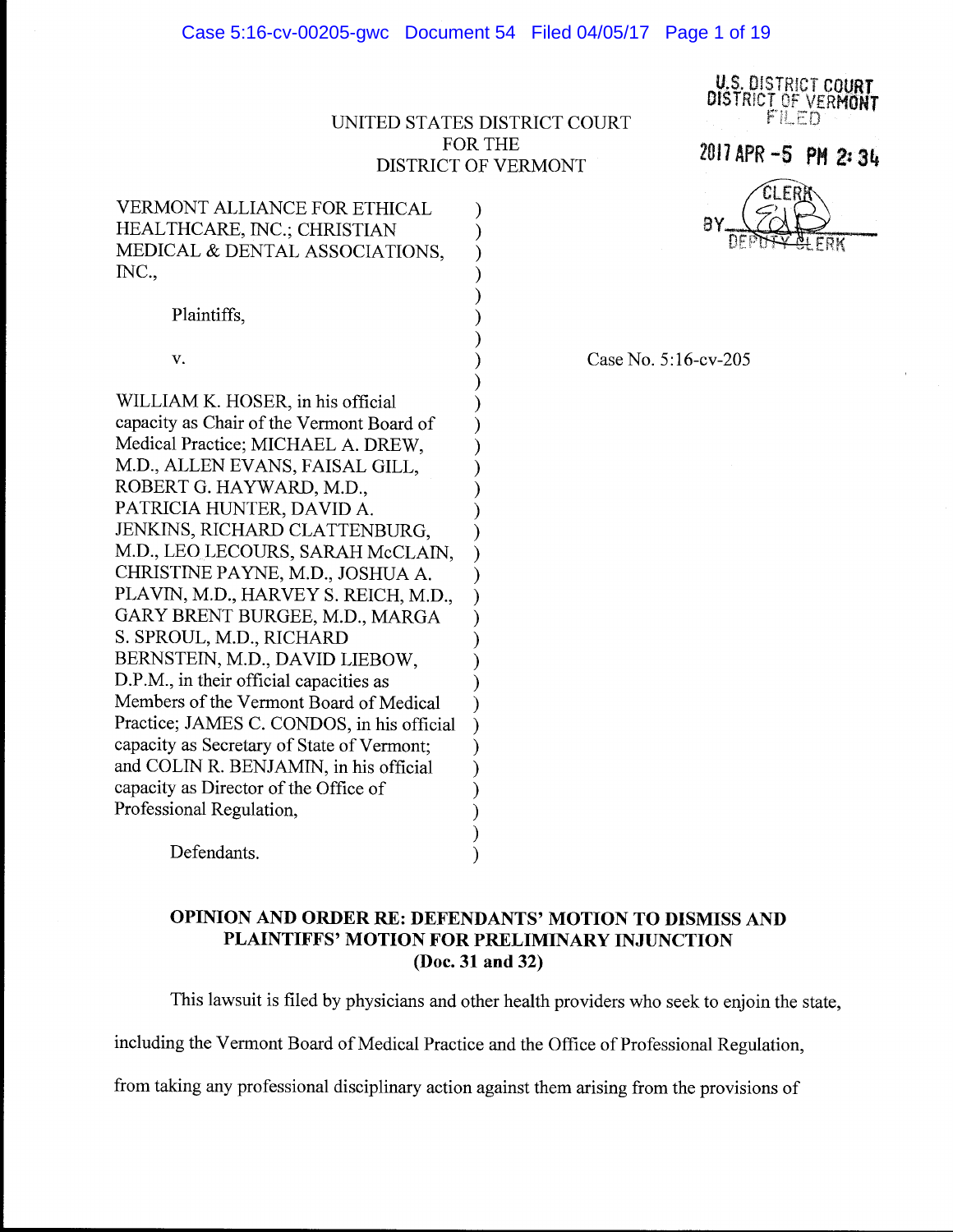### Case 5:16-cv-00205-gwc Document 54 Filed 04/05/17 Page 2 of 19

Vermont's Patient Choice and Control at End of Life Act (Act 39) (18 V.S.A. §§ 5281-5293), Vermont's informed consent statute (12 V.S.A. § 1909), and the Vermont Patient's Bill of Rights (18 V.S.A. § 1871 ). Defendants move to dismiss the plaintiffs' complaint for lack of subject matter jurisdiction under Federal Rule of Civil Procedure 12(b)(1), and for failure to state a claim for which relief may be granted under Rule 12(b)(6). (Doc. 31 at 1.) The court heard argument on the motion on November 8, 2016. (Doc. 46 (transcript).)

## **Background**

The following facts are drawn from the Plaintiffs' complaint. In 2013, Vermont enacted Act 39. 18 V.S.A. §§ 5281-5293. The Act authorizes physicians to prescribe a lethal dose of medication to terminally-ill Vermonters who meet certain conditions and wish to end their lives. (Doc. 1  $\P$  42.) The passage of Act 39 was controversial because suicide, even for the terminally ill, is anathema for many people, especially those holding traditional religious beliefs. For others, Act 39 represents a validation of personal autonomy consistent with their moral beliefs. As this case demonstrates, the dispute over assisted suicide, now permitted in five states and the District of Columbia, is far from over.<sup>1</sup>

<sup>&</sup>lt;sup>1</sup> Physician assistance in ending life is now permitted by statute in four states and the District of Columbia and by judicial decision in Montana. Oregon was the first state to pass a physician-assisted suicide law in 1994 through a ballot initiative. Oregon Death with Dignity Act, ch. 3, 1995 Or. Laws 12-15 (codified as amended at Or. Rev. Stat. §§ 127.800-127.897 (2015)). Although it had banned the practice in the 1990s, *see Washington v. Glucksberg,*  521 U.S. 702 (1997), Washington followed Oregon with a similar ballot initiative in 2008. Washington Death with Dignity Act, ch. 1, 2009 Wash. Sess. Laws 1-12 (codified as amended at Wash. Rev. Code §§ 70.245.010-70.245.903 (2016)). Vermont was the first state to authorize the practice through legislation in 2013. Vermont Patient Choice and Control at End of Life Act, No. 39, 2013 Vt. Acts & Resolves 292-296. California also authorized the practice through legislation in 2015. California End of Life Option Act, ch. 1, 2015 Cal. Legis. Serv. 2nd Ex. Sess. 6103-6123 (codified as amended at Cal. Health & Safety Code§§ 443--443.22 (West 2016)). The District of Columbia authorized the practice through vote of the D.C. Council and signing by the Mayor in 2016. D.C. Death with Dignity Act, 63 D.C. Reg. 15697-15707 (Dec. 23, 2016) (codified as amended at D.C. Code §§ 7-661.01 to 7-661.17 (2017)). In 2009,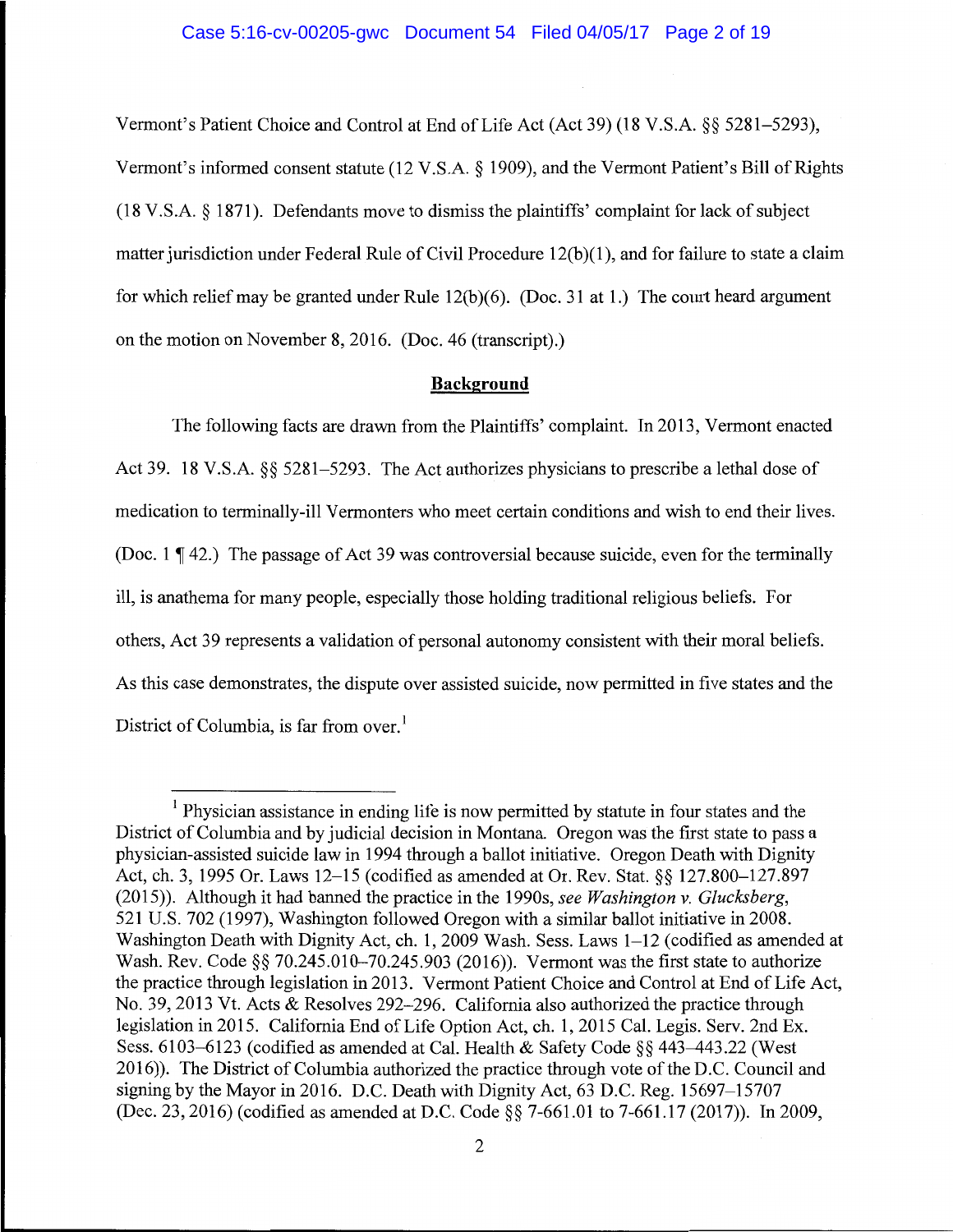## Case 5:16-cv-00205-gwc Document 54 Filed 04/05/17 Page 3 of 19

Plaintiffs are two medical organizations, one Vermont-based and the other national, whose members are opposed to physician-assisted suicide for religious and ethical reasons. These members include doctors, nurses, pharmacists and other licensed health-care providers. (Doc. 1  $\P$  $\parallel$  6-7, 10, 12.) Plaintiffs seek an injunction against the members of the Vermont Board of Medical Practice, the Vermont Secretary of State, and the Office of Professional Regulation enjoining defendants from initiating disciplinary proceedings or other criminal or civil action which might arise from a refusal to inform patients of the choices available under Act 39. (Doc. 1 at 31,  $\P$ 7.) Plaintiffs claim that unless their religious principles are protected, their members will be forced to leave Vermont to practice in states that have not enacted similar legislation. (Doc.  $1 \nvert 13.$ )

Plaintiffs do not claim that any disciplinary action has been taken against their members. *(See* Doc. 39 at 5.) Rather, by declaration, the plaintiff organizations have identified two physicians, a nurse, and a pharmacist (not identified by name) who fear such action will occur in the future. (Doc. 1  $\P$ [ $\parallel$  14-18.) Although the plaintiffs recognize that Act 39 includes explicit protection for physicians who elect not to participate in assisted suicide, they allege that Defendants have adopted an "expansive reading" of Act 39 requiring "all healthcare professionals to counsel for assisted suicide." (Doc. 1  $\P$  $[2-3.$ )

Plaintiffs make claims under the First Amendment (both free speech and free exercise of religion) as well as the Fourteenth Amendment (void for vagueness). Additionally, they claim that Defendants have violated a provision of the Church Amendments, 42 U.S.C. § 300a-7(d) and a provision of the Affordable Care Act, 42 U.S.C. § 18113, prohibiting state agencies receiving federal funds from promoting physician-assisted suicide or discriminating against those

the Montana Supreme Court ruled in *Baxter v. State,* 224 P.3d 1211, 1222 (Mont. 2009), that as a matter of state law, physician aid in dying did not violate public policy.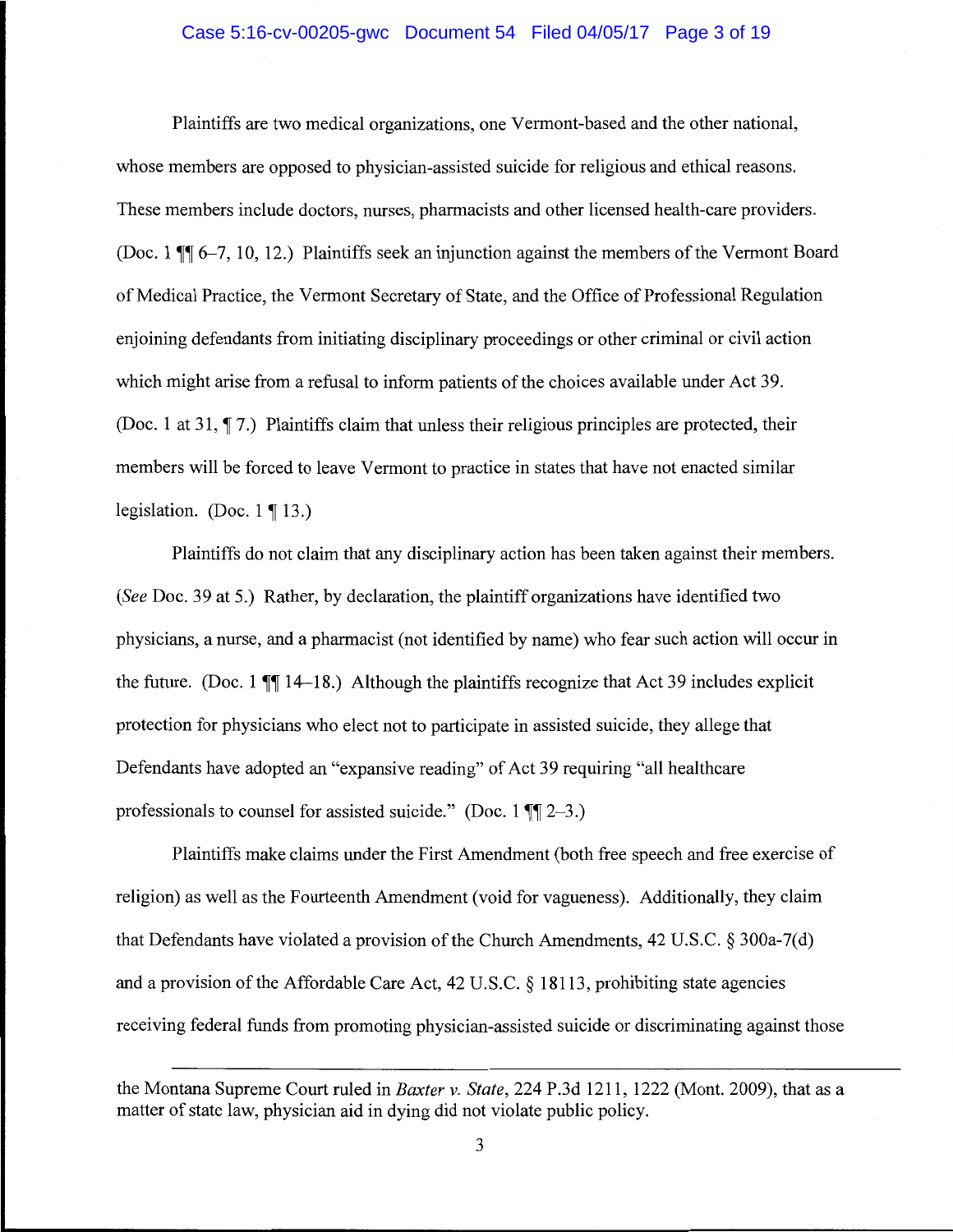who object to the practice. Finally, they assert free speech, free exercise and due process claims under the Vermont Constitution (Ch. I, Art.13). They seek declaratory and injunctive relief under federal and state law.

## **Analysis**

# **I. Rule 12(b )(1) Standard**

"A district court properly dismisses an action under Fed. R. Civ. P. 12(b)(l) for lack of subject matter jurisdiction if the court 'lacks the statutory or constitutional power to adjudicate it .... "' *Cortlandt St. Recovery Corp. v. Hellas Telecomms., S.A.R.L.,* 790 F.3d 411, 417 (2d Cir. 2015) (quoting *Makarova v. United States,* 201 F.3d 110, 113 (2d Cir. 2000)). Where, as here, a Rule  $12(b)(1)$  motion is "facial"—i.e., "based solely on the allegations of the complaint or the complaint and exhibits attached to it"—the plaintiff has no evidentiary burden in opposing the motion. *Carter v. HealthPort Techs., LLC,* 822 F.3d 47, 56 (2d Cir. 2016). The court's task is to determine whether the pleadings allege "facts that affirmatively and plausibly suggest that [the plaintiff] has standing to sue." *Id.* (alteration in original) *(quotingAmidax Trading Grp. v. S.W.I.F.T. SCRL*, 671 F.3d 140, 145 (2d Cir. 2011) (per curiam)). In ruling on a facial Rule  $12(b)(1)$  motion, the court must accept as true all material allegations of the complaint, and must construe the complaint in favor of the plaintiff. *See id.* 

## **II. Structure of Act 39**

Act 39 is primarily a grant of immunity in various forms to physicians who may prescribe lethal medication and to other health care workers such as nurses or pharmacists who assist in these cases. *See* 18 V.S.A. § 5283(a). Physicians and other groups receive protection from potential professional discipline, civil liability, and criminal charges for conduct that conforms to the Act's process for ensuring that a patient's decision to end his or her life is voluntary and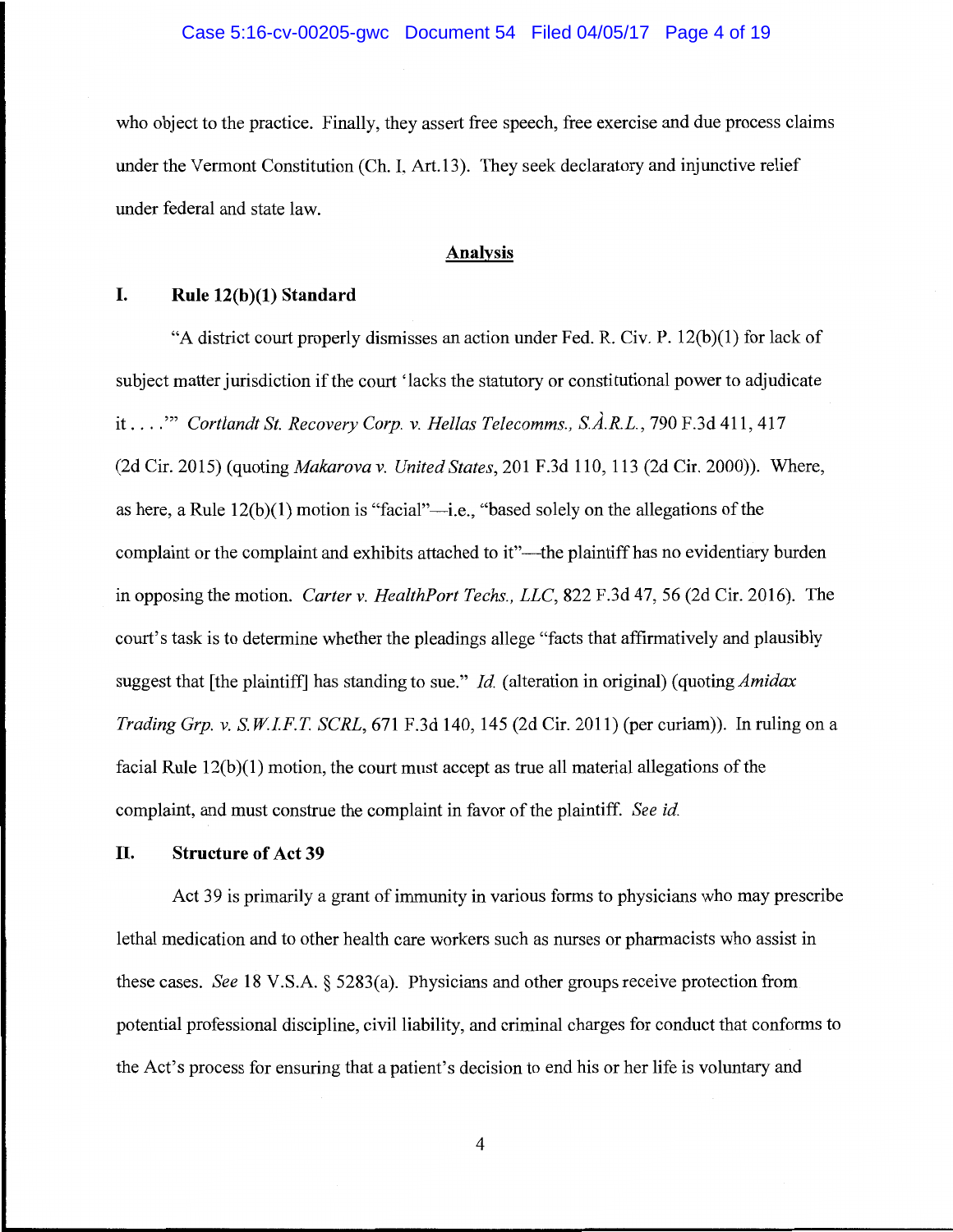### Case 5:16-cv-00205-gwc Document 54 Filed 04/05/17 Page 5 of 19

informed and that the patient's medical condition meets clinical criteria for an end-stage terminal illness. 18 V.S.A. §§ 5283-5285, 5290. The court reviews the provisions of Act 39 in detail below.

Act 39 opens with a definitional section not relevant to the issues before the court. 18 V.S.A. § 5281. The next provision,§ 5282, addresses two issues. First, the provision states that a patient's right to receive information about palliative care and to disclosure of foreseeable risks and benefits of medication, assured by 18 V.S.A  $\S$  1871 and 12 V.S.A.  $\S$  1909(d) respectively, remain in effect. These rights "exist regardless of the purpose of the inquiry or the nature of the information." 18 V.S.A. § 5282. The court interprets this sentence to mean that a patient is still entitled to receive information about palliative care and about the risks and benefits of all available treatment even if he or she has inquired about assisted suicide.

The second sentence of § 5282 provides that a physician who engages in discussions about "such risks and benefits"-meaning the risks and benefits of palliative care and medication-has not engaged in "assisting in or contributing to a patient's independent decision to self-administer a lethal dose of medication." *Id*. This sentence also confers immunity on a physician who has engaged in discussion with a terminally-ill patient pursuant to 18 V.S.A § 1871 or 12 V.S.A. § 1909(d). The provision provides that "such discussions [under existing standards of informed consent] shall not be used to establish civil or criminal liability or professional disciplinary action." *Id*. That is to say, if a physician discusses the treatment options available to a patient, the physician cannot be subject to civil or criminal liability or professional disciplinary action for this discussion.

The next provision,§ 5283, is the heart of Act 39. This provision confers immunity on a physician who prescribes a lethal dose of medication to a terminally-ill patient. 18 V.S.A.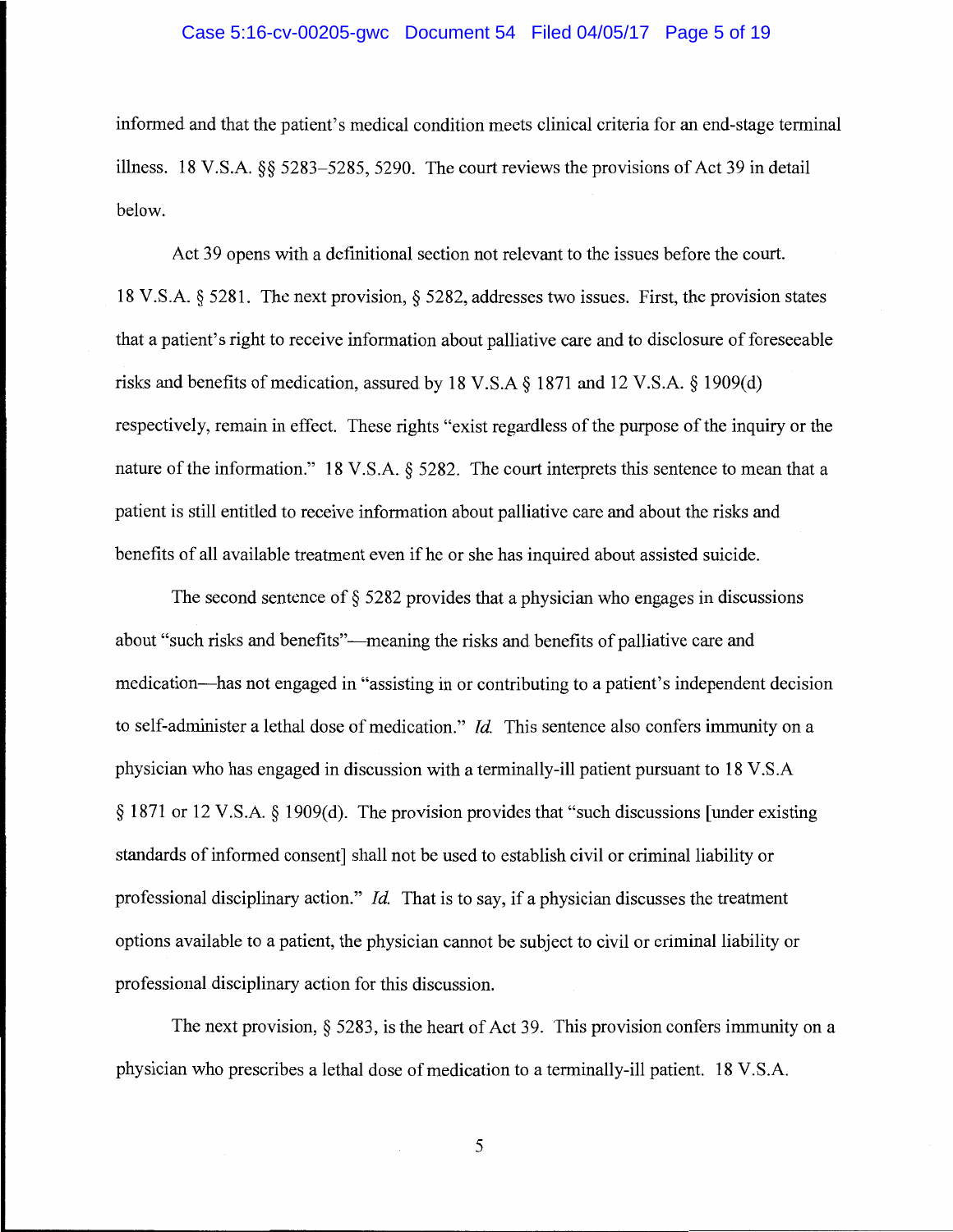### Case 5:16-cv-00205-gwc Document 54 Filed 04/05/17 Page 6 of 19

§ 5283(a). To qualify for this immunity, a physician must observe the provision's precautions against providing assistance in ending life to a patient who does not qualify. These include a second opinion requirement, separate rules for written and oral requests, and other measures intended to document and ensure that the patient's choice to end her life is voluntary. *Id.* § 5283(a)(1)-(15). Section 5283 concludes by noting that the provision does not "limit civil" or criminal liability for gross negligence, recklessness, or intentional misconduct." *Id* § 5283(b ).

Section 5284 relieves all providers from any duty to intervene to prevent a patient from taking a lethal dose of medication. Neither civil liability nor a criminal charge can arise "solely for being present when a patient with a terminal condition self-administers a lethal dose of medication." *Id* § 5284.

Section 5285 provides protection to physicians and others who object to participating in assisted suicide. This provision states that no physician, nurse, pharmacist, or other person shall be under a duty to "participate in the provision of a lethal dose of medication to a patient." *Id.* § 5285. An employer cannot take action against its employees for providing lethal medication or for refusing to do so. *Id.* § 5285(b). The provision concludes by preserving civil remedies for negligence and intentional torts. *Id.* § 5285(c).

Section 5286 permits a health care facility to prohibit its physicians from writing prescriptions for lethal medication intended for terminally-ill patients in residence. *Id* § 5286. This provision authorizes an entire hospital, such as a religiously-based institution, to opt out of participating in assisted suicide. *Id* 

Section 5287 removes any adverse consequences for life insurance protection. *Id.* § 5287(a). The second sentence of § 5287 bars insurers from considering a physician's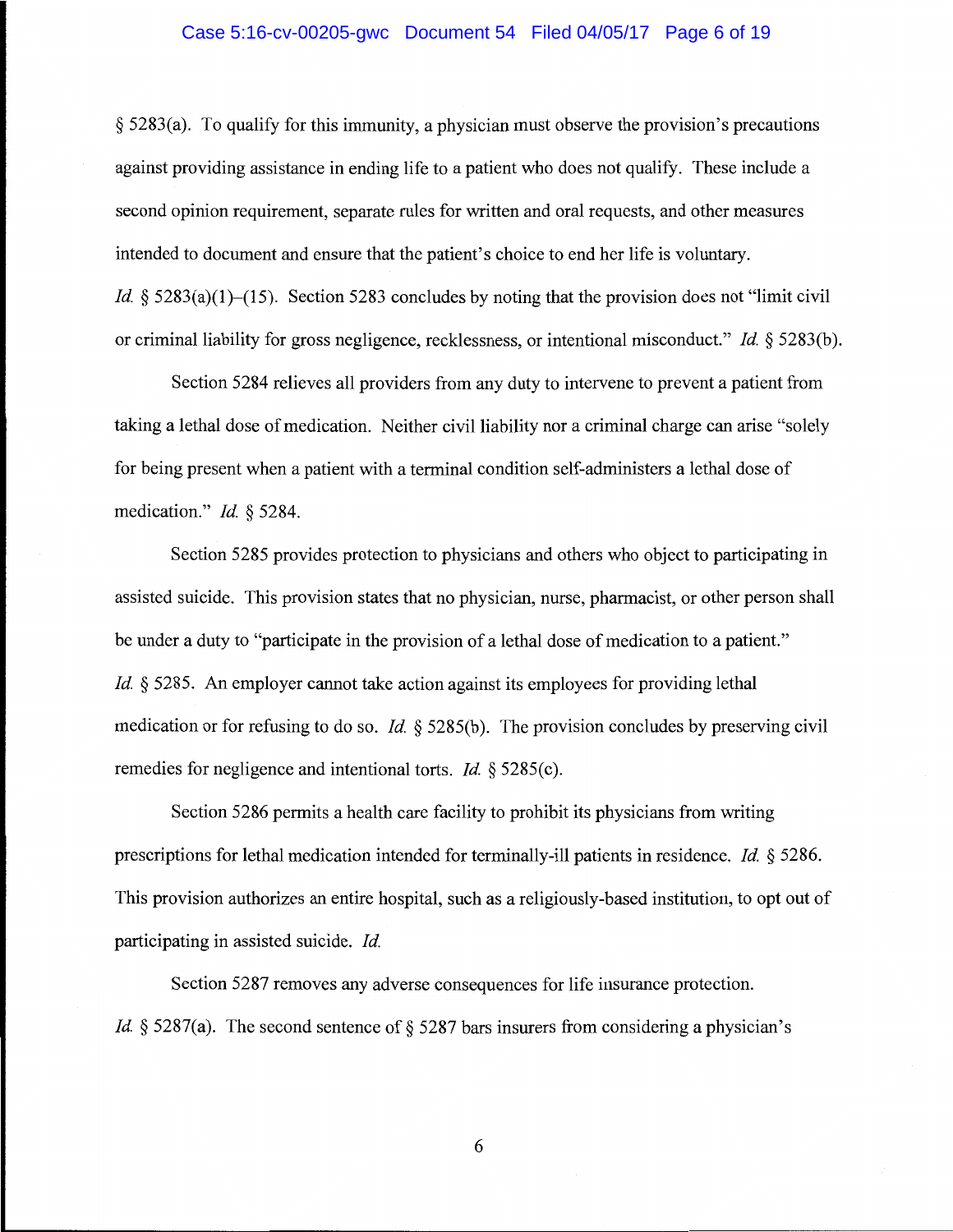### Case 5:16-cv-00205-gwc Document 54 Filed 04/05/17 Page 7 of 19

involvement (or not) with the Act's provisions when issuing malpractice coverage. *Id.* § 5287(b).

Section 5288 excludes palliative sedation (which can also hasten death) from the statutory requirements for assisted suicide.

As originally enacted, Act 39 also contained two additional provisions, sections 5289 and 5290. Both of these provisions provided a much simpler process for establishing a voluntary, informed decision to seek physician assisted suicide. 18 V.S.A. §§ 5289, 5290 (repealed 2015). These provisions were originally intended to take effect in 2016 and would have replaced the more complicated provisions just described. Instead, the legislature repealed sections 5289 and 5290 and left the original provisions in place. *See id.* §§ 5289, 5290 (repealed 2015).

Section 5291 deals with the safe disposal of unused medication.

Section 5292 distinguishes assisted suicide, which must be the act of the patient, from "lethal injection, mercy killing, or active euthanasia," which are acts by third-parties and remain illegal. *Id.* § 5292. Additionally, § 5292 confers a final grant of immunity to providers complying with the provisions of Act 39 from other laws concerning suicide, assisted suicide, mercy killing, or homicide. *Id.* The provision also states that it shall not be construed to conflict with "section 1533 of the Patient Protection and Affordable Care Act," which prohibits discrimination against doctors or hospitals that do not engage in physician-assisted suicide or other practices. *Id.* 

The court has reviewed the provisions of Act 39 in such detail because it is necessary at the outset to determine whether the Act imposes any obligation on physicians who do not choose to prescribe lethal medication or in other way participate in assisted suicide. The answer is that Act 39 does not. With no affirmative obligations under Act 39, the plaintiffs' Vermont members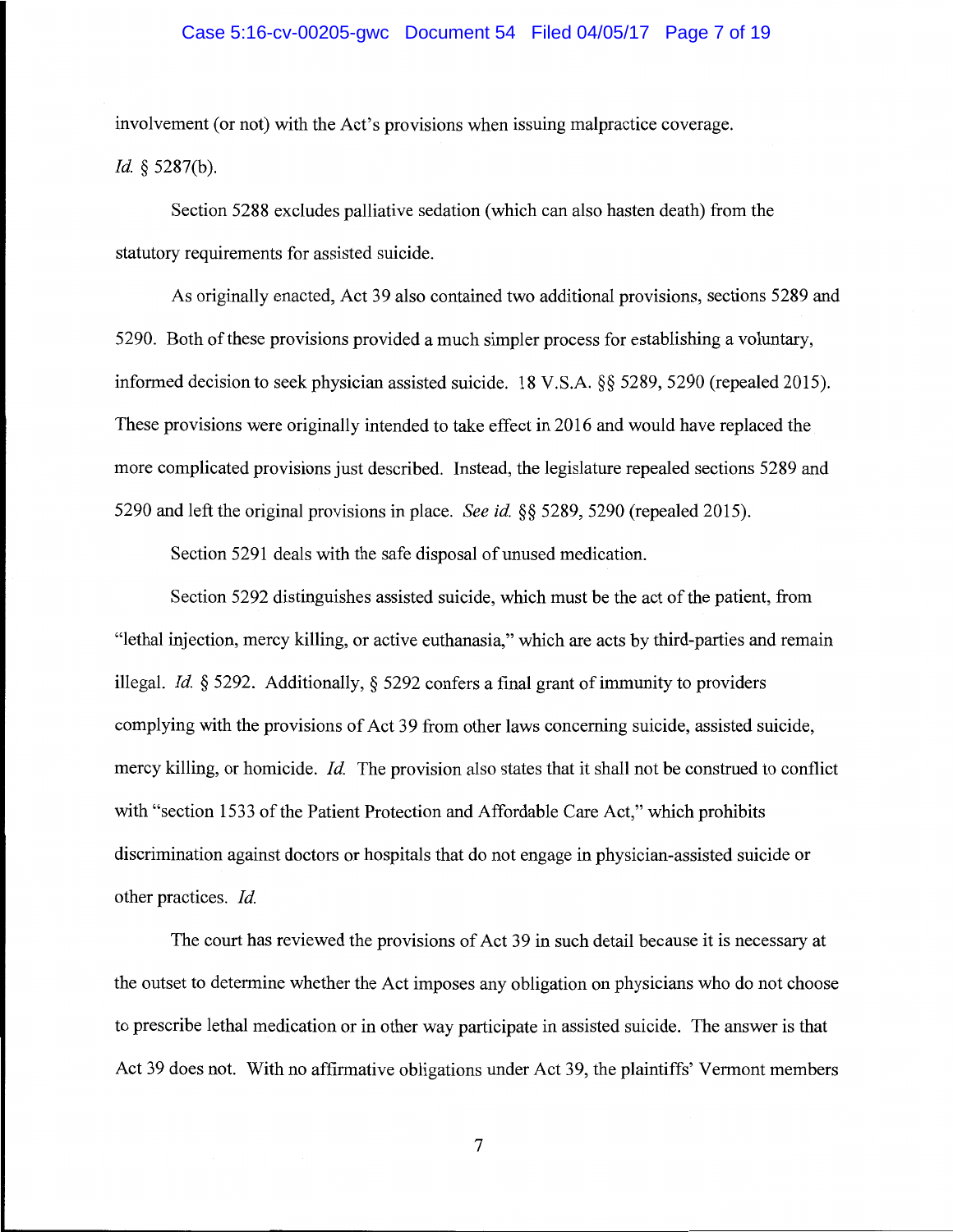#### Case 5:16-cv-00205-gwc Document 54 Filed 04/05/17 Page 8 of 19

may not need the court's protection. Certainly, based on the text of Act 39 alone, the plaintiffs' Vermont members are not at risk, even when they care for a terminally ill patient otherwise eligible for assisted suicide and fail to inform their patient because the Act contains no duty to counsel or prescribe a lethal dose of medication.

## III. **Informed Consent Provisions**

The fact that Act 39 imposes no duty on the plaintiffs' Vermont members does not mean that the members have no professional obligation to counsel a patient concerning the potential availability of assisted suicide. Rather, 18 V.S.A. § 1871 and 12 V.S.A. § 1909(d) continue to govern physicians in all aspects of their care of the terminally ill. Under these provisions, physicians must inform patients about all choices and options relevant to their medical treatment. *See* 18 V.S.A. § 1871(a)-(b); 12 V.S.A. § 1909(d). These provisions apply independently from Act 39, and both are referenced within the body of Act 39 itself. *See* 18 V.S.A. § 5282. Plaintiffs fear that these informed consent provisions may create a conflict between the legal requirements of medical practice and the plaintiffs' members' personal convictions.

## IV. **Position of the State Regulators**

Defendants are represented in this case by the Office of the Vermont Attorney General (the "AG"). Defendants have adopted a conservative interpretation of the reach of the informed consent laws. In the view of the AG, the life-ending measures available under Act 39 do not represent medical care and are not subject to the informed consent provision of 18 V.S.A. § 1871 (the "Patient's Bill of Rights for Palliative Care and Pain Management") or the more general informed consent provision at 12 V.S.A. § 1909(d). As the AG puts it:

The Act 39 process is not 'palliative care" as that term is used in the patient's bill of rights-it is an option for hastening death, not medical treatment such as pain management that improves the quality of life. Nor did the Legislature deem the Act 39 process to be "terminal care" for purposes of  $\S$  1871(b). Act 39 does not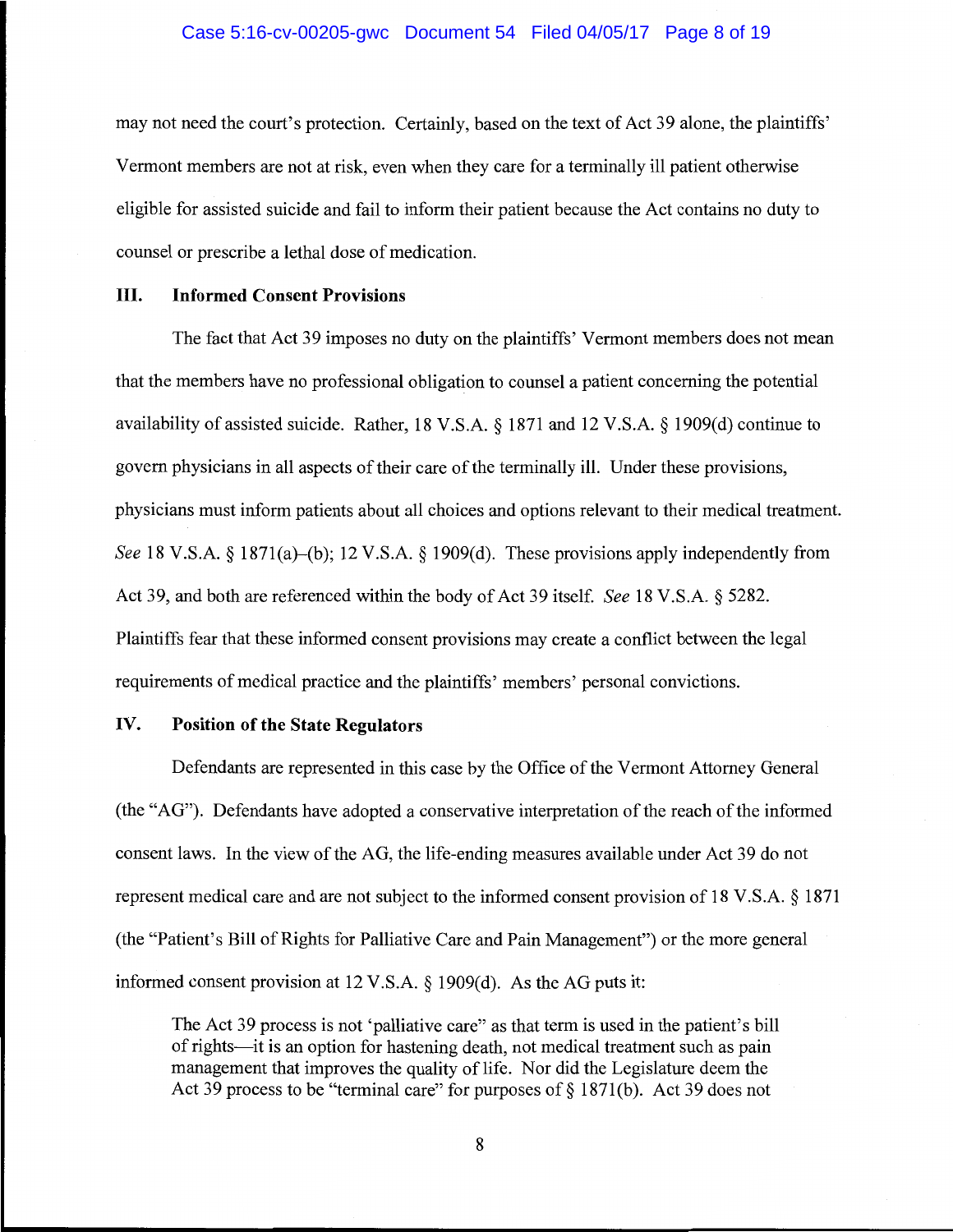give patients a "right" to "request" and "expect and receive" aid in dying from their health care provider, but, instead, expressly provides that health care providers and facilities are not obligated to participate in the Act 39 process.

(Doc. 31-1 at 10.) The AG finds support for this position in the enactment of Act 39 *after* passage of the "Patients' Bill of Rights" (18 V.S.A. § 1817) as well as in the provisions within Act 39 authorizing physicians and others to decline to participate in assisted suicide. (Doc. 31-1 at 10.) Although the general informed consent statute, 12 V.S.A. § 1909(d), receives less attention, it is clear from the AG's briefing that the state regulators do not interpret this statute either as providing a basis for disciplinary action against Plaintiffs' members.

The AG does not entirely rule out any obligation to advise patients about the availability of assisted suicide.

In defendants' view, physicians do have a professional obligation to ensure that patients who inquire about aid-in-dying or the Act 39 process receive accurate information. Physicians may provide that information directly or, if they object to doing so, may take other steps to ensure that the patient receives information, through a referral to another provider, to an organization, or to written or online materials about the Act that are readily available to the patient.

(Doc. 31-1 at 13.) On this issue, there is some common ground between the parties. Plaintiffs agree that their members may not provide false information to a patient who inquires about assisted suicide. *(See* Doc. 46 at 32:5-7 ("[N]o one is talking about providing untruthful or evasive or duplicitous answers here.").) Plaintiffs also agree that a direct question deserves an honest answer. *(See id.* at 38:25-39:3 ("I don't think that a good doctor would [refuse to discuss contraception despite his or her religious objections]. And the declarations that we submitted [concerning assisted suicide] are not talking about simply clamming up and turning around and giving ... the patient the cold shoulder.").)

And Plaintiffs do not object to directing a patient to a source of information such as a website.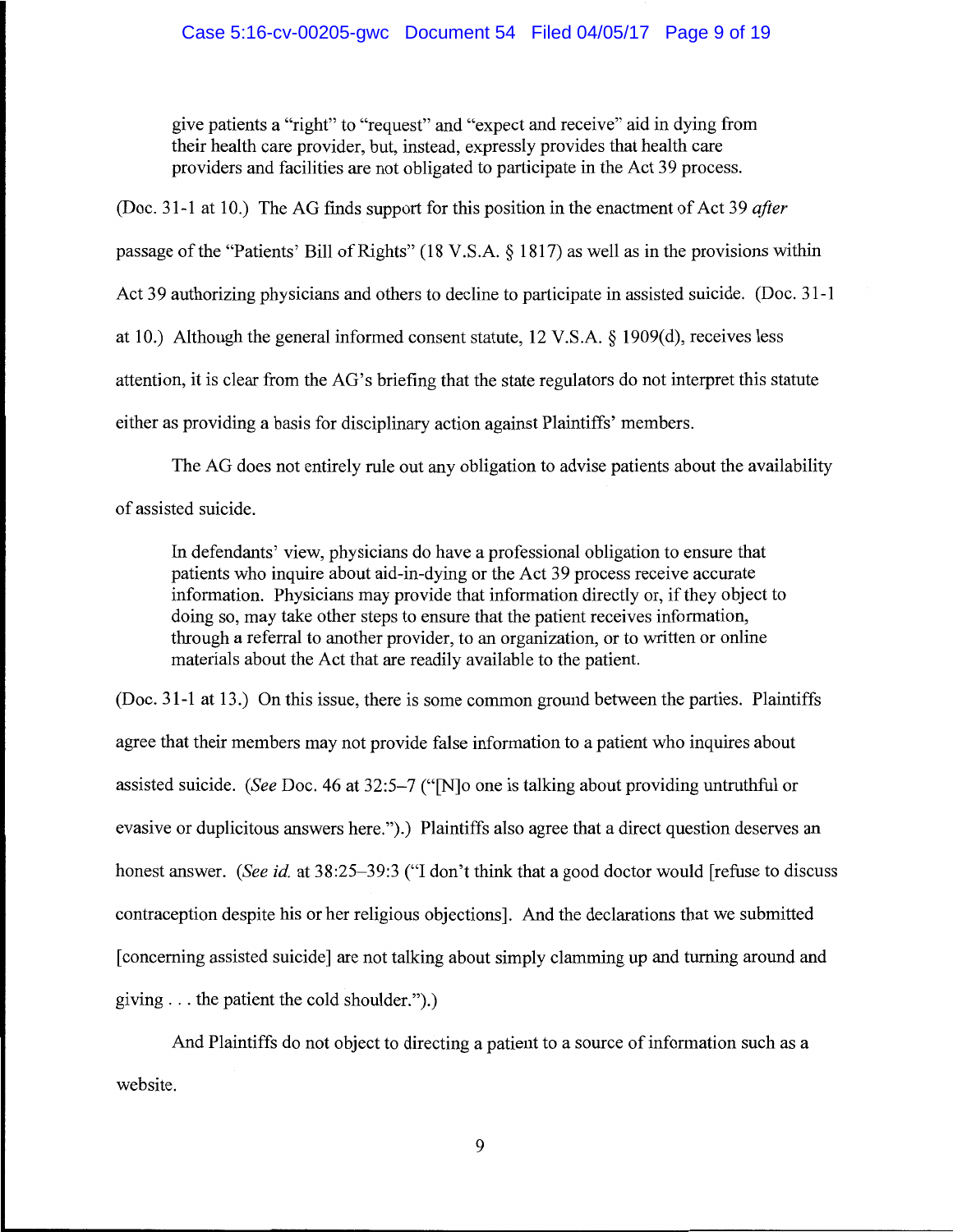### Case 5:16-cv-00205-gwc Document 54 Filed 04/05/17 Page 10 of 19

To me the patient's own cell phone is a reasonably available source of information. If [the state] were to get up here in a moment and say, Your Honor, we're willing to stipulate that all that one of [the plaintiffs' members] has to do to abide by the requirements of Act 39 is simply and politely tell a patient that they can Google assisted suicide on their cell phone and that's a reasonably available source of information then I think we have nothing further to talk about here.

(*Id.* at 40:13–21.) But Plaintiffs do object to being compelled to provide details about how to obtain assisted suicide as well as any requirement that they refer a patient to another physician. Defendants' position is that a physician who directs a patient to a website (or to another doctor or some other reliable source of information) has satisfied any disclosure obligation.

Both sides in this case believe that a referral to a website in response to a patient's positive inquiry is sufficient to satisfy Vermont's informed consent requirements.<sup>2</sup> Plaintiffs believe that their members can go no further than that without violating their religious principles. From the defendants' perspective, the website is just one of several ways that a physician who objects to physician assisted suicide may provide an appropriate response to a patient's questions. Others include a referral to a physician who does not object to discussing Act 39 or directing her to other sources of information. It is critical to an understanding of the standing issue to recognize at the outset that the parties agree on at least one potential solution to their shared dilemma of answering patients' questions without violating the physicians' beliefs.

Not all such conflicts between conscience and the state have lent themselves to such a compromise. In more authoritarian eras, the state has demanded a positive statement from its subjects in violation of religious belief. In his second to last letter to his daughter Margaret Roper, Sir Thomas More described his efforts to defend himself before a panel of judges for

 $2$  The court interprets the plaintiffs' references to a website to mean a source of information maintained by a third-party. Obviously a patient who lacks a cell phone or does not use the internet has the same right to information as a patient who uses a computer with ease. The principle is that Plaintiffs describe their members as willing to answer a patient's question about Act 39 by directing him or her to another source of information.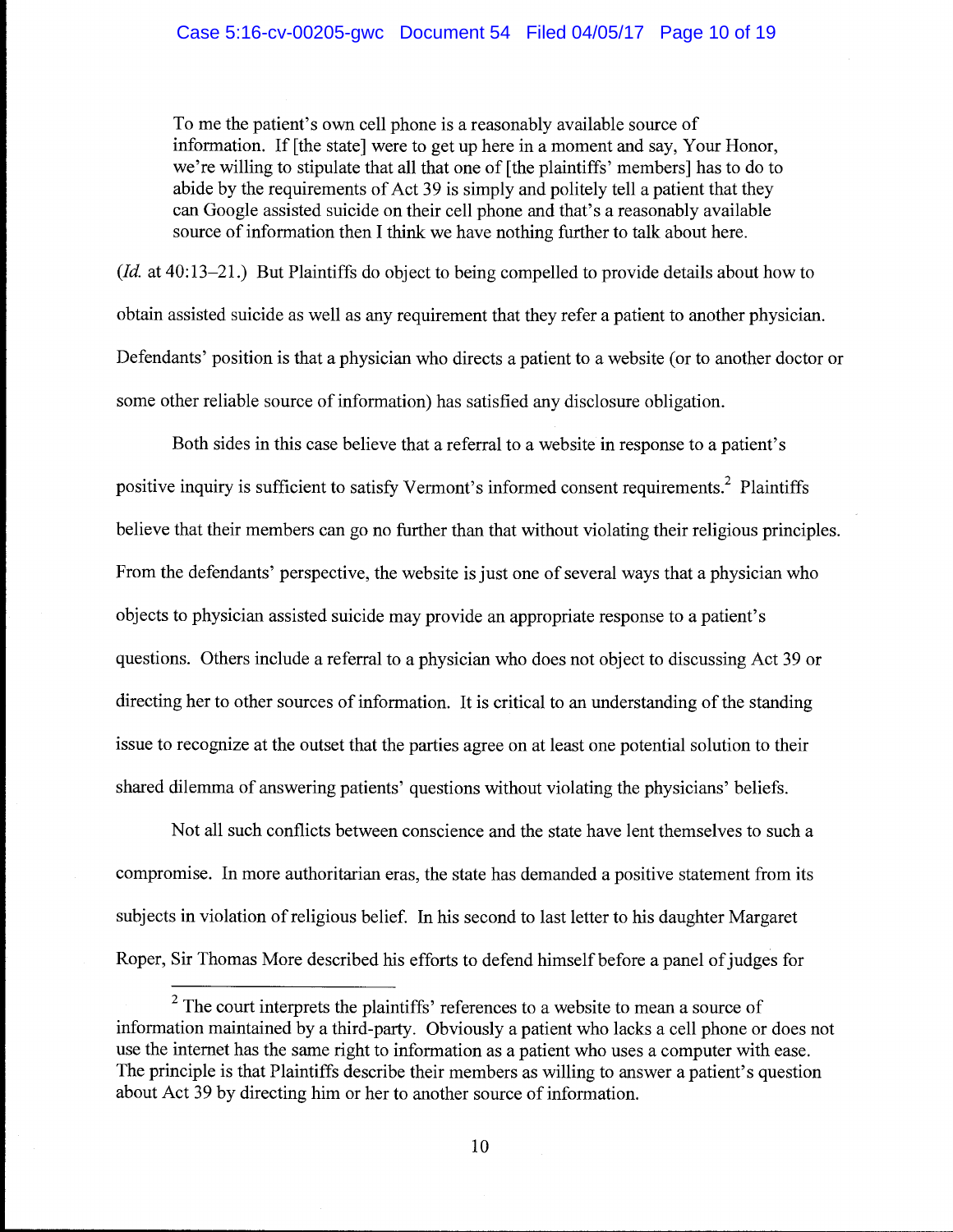#### Case 5:16-cv-00205-gwc Document 54 Filed 04/05/17 Page 11 of 19

refusing to swear to uphold the Act of Succession which placed Henry VIII at the head of the English church:

For if it so were that my conscience gave me against the statutes (wherein how my mind giveth me I make no declaration), then I nothing doing nor nothing saying against the statute, it were a very hard thing to compel me to say either precisely with it against my conscience to the loss of my soul, or precisely against it to the destruction of my body.

*St. Thomas More: Selected Letters* 961 (Letter #64) (Elizabeth Frances Rogers, ed., (1961)). More's efforts to escape conviction through conscientious silence were unsuccessful.

Plaintiffs in this case do not insist upon silence nor do they reject on grounds of conscience all engagement with the requirements of state government. Their members are prepared to answer a patient's inquiries about a topic which violates their own beliefs. The answer may be limited to a direction to a website. The AG accepts such direction as legally sufficient. Plaintiffs' concession that a dying patient should receive an answer to his question about Act 39 distinguishes this case from the unyielding collision of faith and statute which claimed the life of More. For purposes of the court's discussion of the standing issue, the plaintiffs' position regarding referral to a website-a position which appears to be reasonable and sufficient to the representative of the state—makes the likelihood of injury to its members through initiation of a disciplinary case highly unlikely.

# **V. Standing**

Article III of the Constitution limits federal jurisdiction to "Cases" and "Controversies." U.S. Const. art. III,  $\S 2$ . The courts are without authority to issue advisory opinions or decide "purely hypothetical case[s] in which the projected harm may ultimately fail to occur." *Baur v. Veneman,* 352 F.3d 625, 632 (2d Cir. 2003). The case and controversy requirement is most frequently enforced through justiciability doctrines that exclude cases which are brought too soon (ripeness), remain pending after the dispute has ended (mootness), or in some other way fail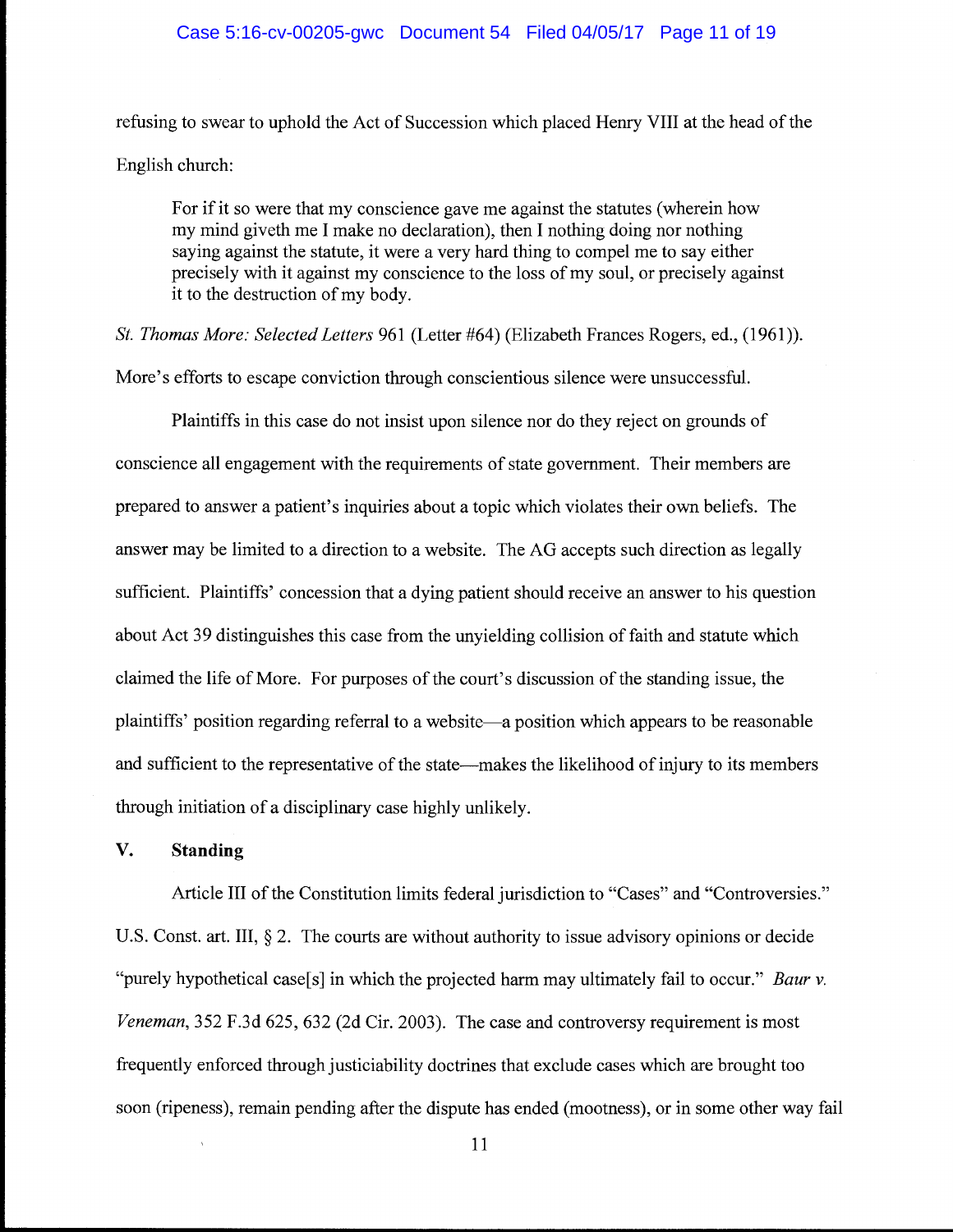#### Case 5:16-cv-00205-gwc Document 54 Filed 04/05/17 Page 12 of 19

to demonstrate that "defendant's actions have inflicted a concrete, present harm on the plaintiff." *Hedges v. Obama,* 724 F.3d 170, 188 (2d Cir. 2013). The last requirement is frequently called "standing."

The three "irreducible minimum" requirements of standing are familiar. *Valley Forge Christian Coll. v. Americans United for Separation of Church* & *State, Inc.,* 454 U.S. 464, 472 (1982). These are: "(1) a concrete, particularized, and actual or imminent injury-in-fact; (2) that is traceable to defendant's conduct; and (3) likely to be redressed by a favorable decision." *Lujan v. Defenders of Wildlife,* 504 U.S. 555, 560-61 (1992).

Standing doctrine derives from two sources: "constitutional requirements and prudential considerations." *Valley Forge Christian Coll.,* 454 U.S. at 471. The constitutional requirements are the mandatory elements required for federal jurisdiction. *Warth v. Seldin,* 422 U.S. 490, 498 (1975). The prudential considerations embody "judicially self-imposed limits on the exercise of federal jurisdiction." *United States v. Windsor,* 133 S. Ct. 2675, 2685 (2013) (internal quotation marks omitted). Both doctrines prevent courts from deciding abstract or speculative questions that do not require judicial intervention and that other government institutions could more competently address.

This case raises the constitutional type of standing issue. Prudential concerns often arise when the parties may not be truly adversarial as in *Windsor,* in which the executive branch declined to defend the constitutionality of the challenged statute. Such problems are not present here. The constitutional standing issue arises instead because as the position of the parties has developed, it is clear that they share an interpretation of what constitutes compliance with the requirements of Act 39. Because the parties share an understanding of some action which would neither violate the Plaintiffs' members religious principles nor fall short of the modest disclosure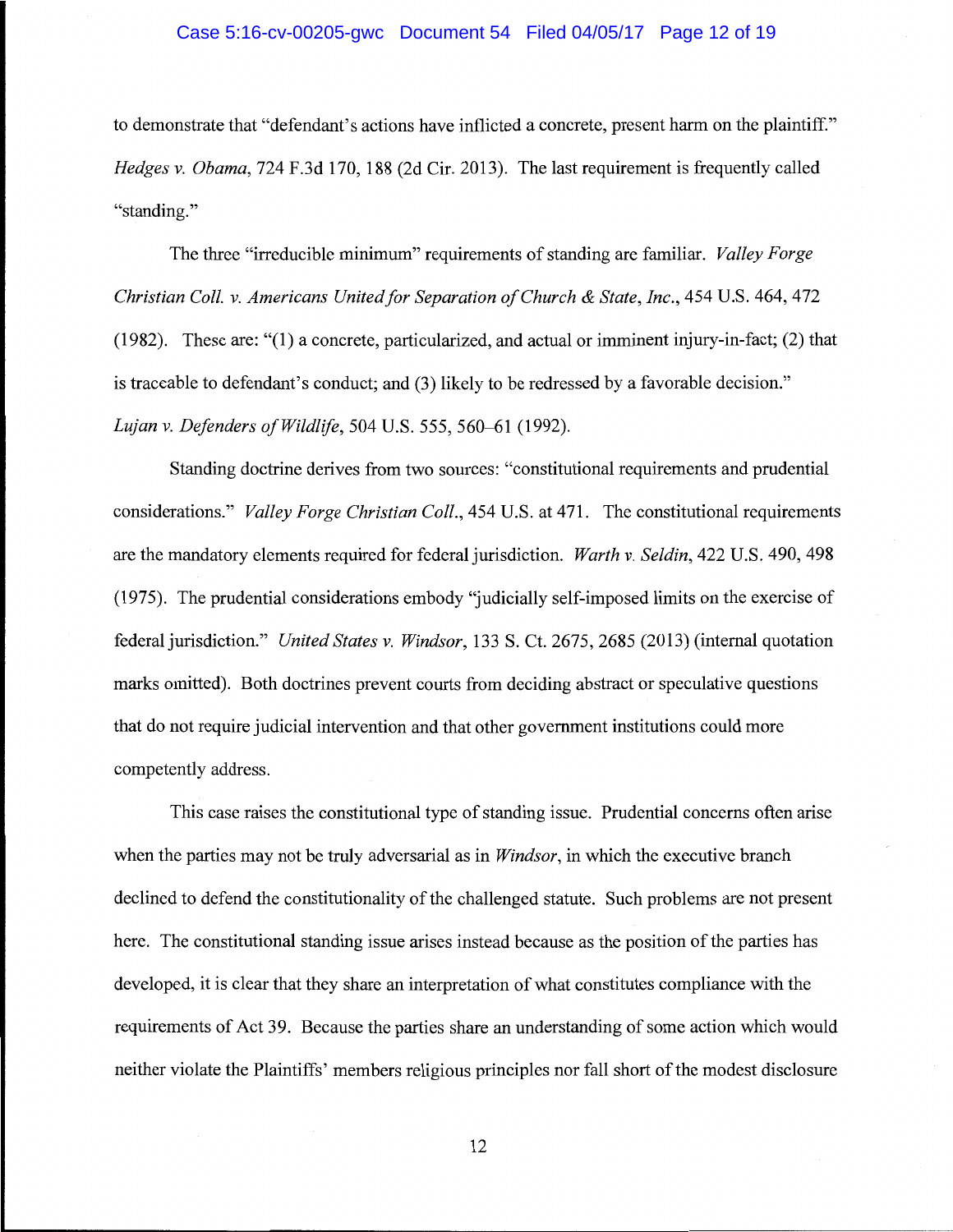### Case 5:16-cv-00205-gwc Document 54 Filed 04/05/17 Page 13 of 19

requirement described by the AG, the risk of actual harm to the plaintiffs through the filing of a disciplinary case is highly remote. Without some likelihood of injury, there is no real controversy between the parties sufficient to meet the constitutional requirement.

The standing requirement takes on particular meaning in cases seeking to prevent the threatened enforcement of a law on constitutional grounds. Since Plaintiffs are not currently the subjects of prosecution or other governmental action, they must demonstrate "[1] an intention to engage in a course of conduct arguably affected with a constitutional interest, but [2] proscribed by a statute, and [3] there exists a credible threat of prosecution thereunder." *Babbitt v. Farm Workers Nat'/ Union,,* 442 U.S. 289, 298 (1979). If any of these elements are absent, then the plaintiff lacks standing because he or she has not shown injury.

The Second Circuit applies "somewhat relaxed standing and ripeness rules" to preenforcement First Amendment claims. *Nat'l Org. for Marriage, Inc. v. Walsh*, 714 F.3d 682 (2d Cir. 2013). In *Walsh* and in *Vermont Right to Life Committee, Inc. v. Sorrell,* 221 F.3d 376 (2d Cir. 2000), the court recognized standing for organizations which feared they would be sanctioned if they failed to comply with campaign disclosure requirements to which they had constitutional objections. "A real and imminent fear of such chilling is enough" to establish standing. Nat'l Org. for Marriage, 714 F.3d at 689. This standard is derived from the wellrecognized principle that a person need not suffer prosecution or other enforcement action in order to raise a constitutional objection to a statute. *Virginia v. Am. Booksellers Ass 'n, Inc.,* 484 U.S. 383 (1988).

Even plaintiffs who allege pre-enforcement "chilling" must demonstrate a threat of injury giving rise to the fear which deters them from exercising their rights. *Laird v. Tatum,* 408 U.S.1 (1972). In many cases, the threat is present because the future enforcement conduct is relatively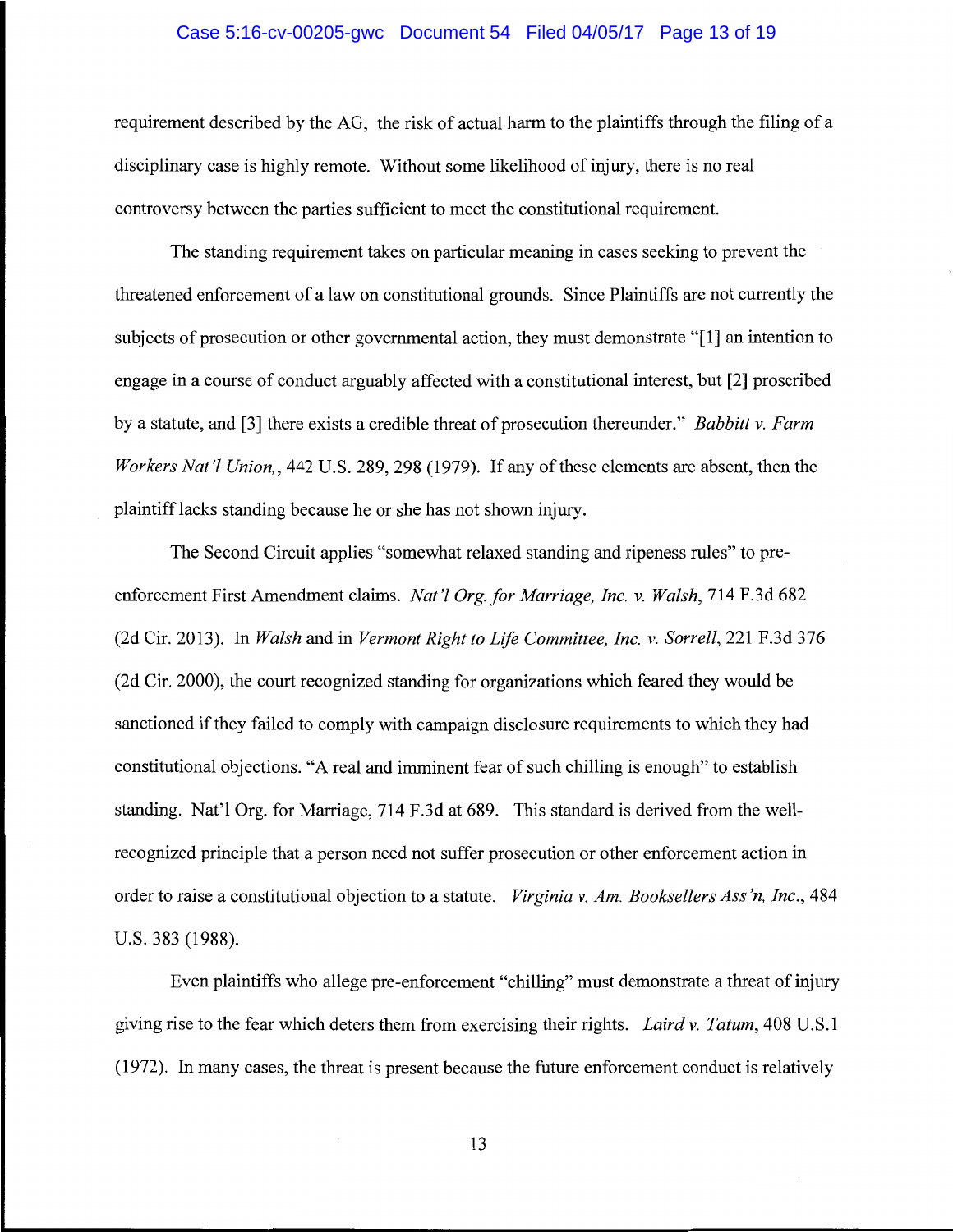## Case 5:16-cv-00205-gwc Document 54 Filed 04/05/17 Page 14 of 19

certain as in the case of plaintiffs who refuse to answer questions on a bar application, *Baird v. State Bar of Arizona,* 401 U.S. 1 (1971) or choose not to provide campaign finance information. *Nat'l Organization for Marriage, Id.* In such cases, the threat of enforcement in the future is highly probable and the impact on the plaintiff's exercise of his or her rights is real. As the threat becomes uncertain, the likelihood of a real and imminent fear sufficient to confer standing is diminished.

Standing in pre-enforcement cases is often analyzed as an issue ofripeness. See *Nat'! Org. for Marriage, 714 F.3d at 688 ("Often, the best way to think of constitutional ripeness is as* a specific application of the actual injury aspect of Article III standing.") A party who anticipates that he will be subject to unconstitutional enforcement must satisfy the court that the injury is imminent rather than conjectural or hypothetical. *New York Civil Liberties Union v. Grandeau,* 528 F.3d 122, 130 n.8 (2d Cir. 2008).

The court turns to the application of these general principles to the specific allegations made in this case.

## **A. Course of Conduct**

The first requirement for pre-enforcement standing is that Plaintiffs demonstrate that their members intend to engage in a course of conduct which is arguably protected by the Constitution. The court is satisfied that this element is present. The members seek to practice medicine or nursing or provide pharmacy services in a manner consistent with their religious beliefs. These beliefs include a principled aversion to taking steps to enable or facilitate assisted suicide.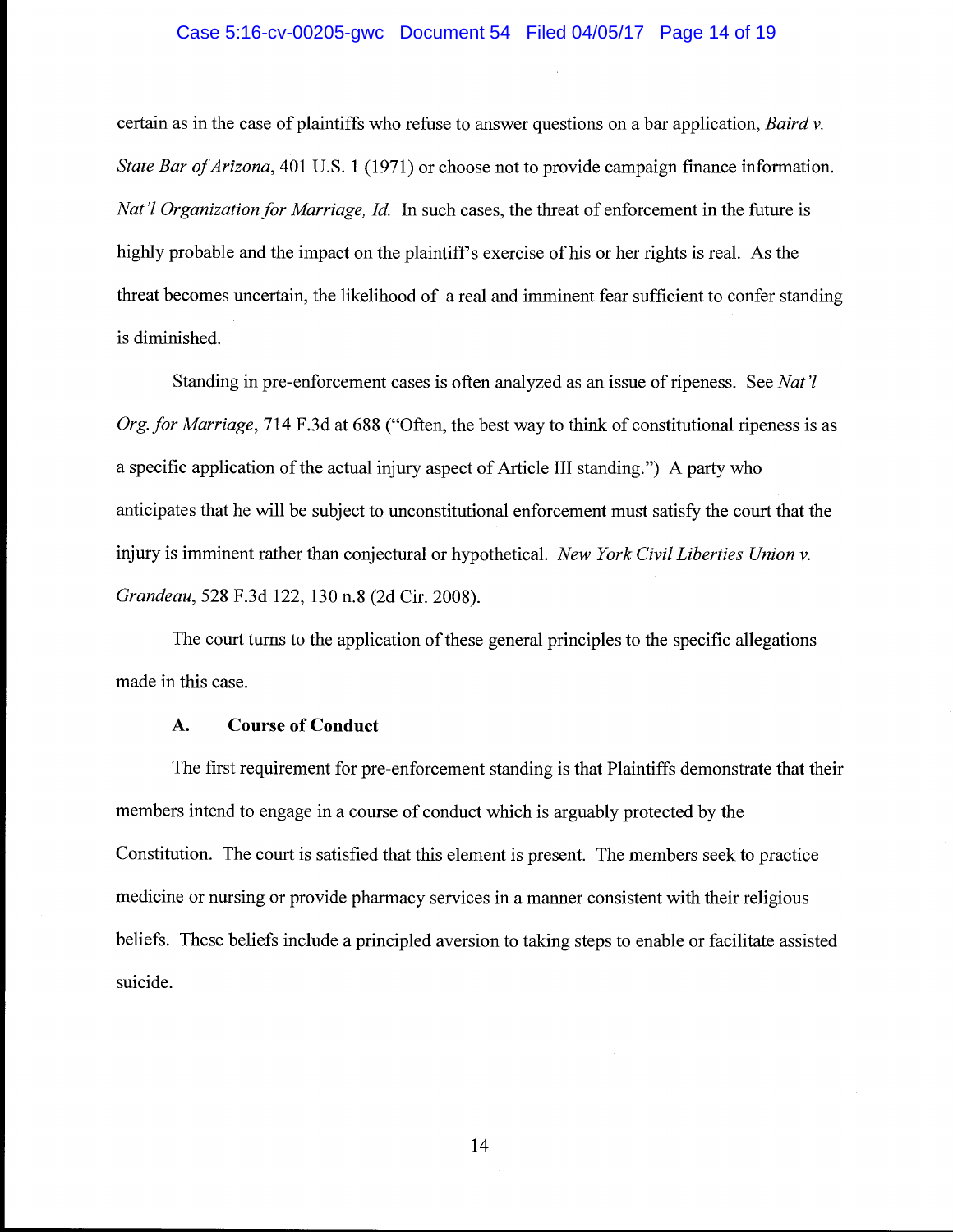## **B. Proscribed by Law but Protected by the Constitution**

The second requirement is that the members' intended conduct is proscribed by Act 39. In other words, they must show that they have violated (or are on the point of violating) the law for reasons protected by the First Amendment. Whether Plaintiffs can meet this standard is less certain. The memoranda submitted by the AG take the position that Act 39 imposes no obligation to counsel or advise patients about Act 39. But standing is not defeated just because a state agency takes a restrictive view of the law's requirements. The court has doubts about whether it is true as a matter of law that the informed consent requirement which appears in 18 V.S.A. § 1871 and receives specific mention at 18 V.S.A. § 5282 has *no* application to Act 39. But it is unnecessary to rule in the abstract on this issue because there can be little doubt that no likelihood of professional discipline is present.

## **C. Credible Threat of Prosecution**

The briefing and oral argument on the motion to dismiss demonstrate unequivocally that there is no credible threat of prosecution of Plaintiffs' members by Vermont's medical regulators. First, of course, there have been no known disciplinary proceedings to date over the course of three years since the passage of Act 39. Disciplinary investigations remain private unless and until a charge is actually filed with the regulatory board so it is possible that confidential proceedings have occurred involving Plaintiffs' members or other medical professionals holding similar views. But the Vermont medical community is not large, and it seems highly unlikely that such proceedings have occurred without the knowledge of at least one of the attorneys involved in this case. In any event, Plaintiffs do not allege any facts suggesting any actual proceeding, public or private.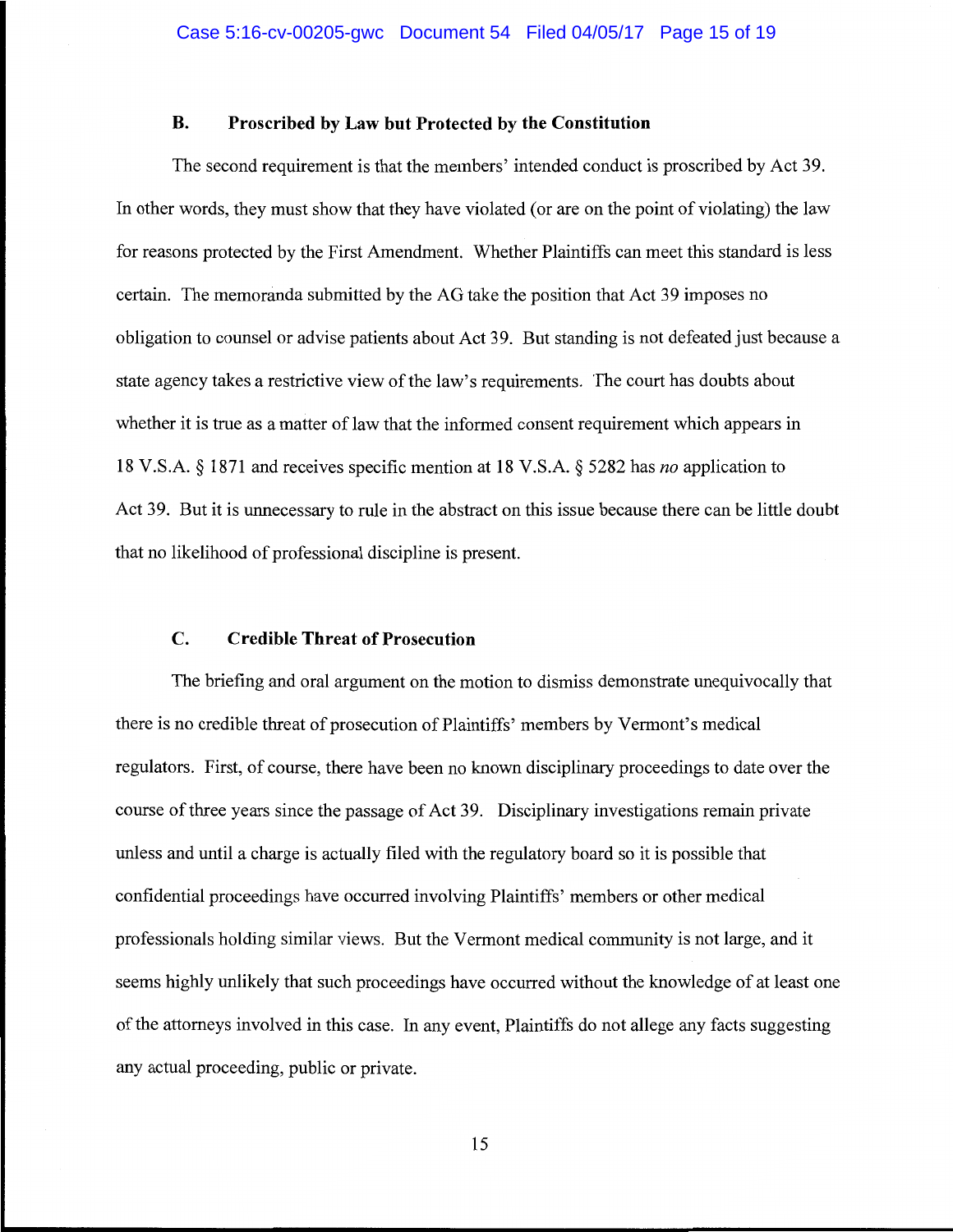## Case 5:16-cv-00205-gwc Document 54 Filed 04/05/17 Page 16 of 19

The prospect of imminent harm through the filing of disciplinary proceedings in the future is highly unlikely. The parties largely agree on a solution to their dilemma which satisfies both sides. They agree that making a false statement or ignoring a patient's inquiry is wrong. Both agree that directing a patient to a website explaining the conditions under which assisted suicide might be available will neither violate religious principles nor fall short of the physician's obligation to provide information to the patient. That the parties might disagree on the details of which website, how much information, or how to respond to an inquiry from a patient unable to use a computer underscores the conjectural nature of the dispute.

Standing or ripeness requirements are not present merely for purposes of disposing of cases. They developed to protect courts from the uncertainty and potential folly of ruling on theoretical claims. This case illustrates the problem. In the absence of an actual enforcement action, the court is left to speculate about how a member of Plaintiffs' organizations might respond to an inquiry from a terminally ill patient and whether that response might precipitate a disciplinary proceeding. The court runs the risk of writing an advisory opinion stating that a physician may act in one way but not in others in order to avoid any risk of professional discipline. The spectrum of possible cases ranges from patients who ask directly about Act 39, through those who ask about all their treatment choices, and ends with those who may not ask anything at all out of fear or reluctance. Courts are poorly equipped to act as policy advisory organizations which consider all possible problems in an area of human activity and provide guidance to "frequently asked questions."

The court concludes that Plaintiffs lack jurisdictional standing to challenge the constitutionality of Act 39 in the absence of any likelihood of imminent harm. The case is not ripe in the sense that no enforcement action is pending now or is likely to be brought in the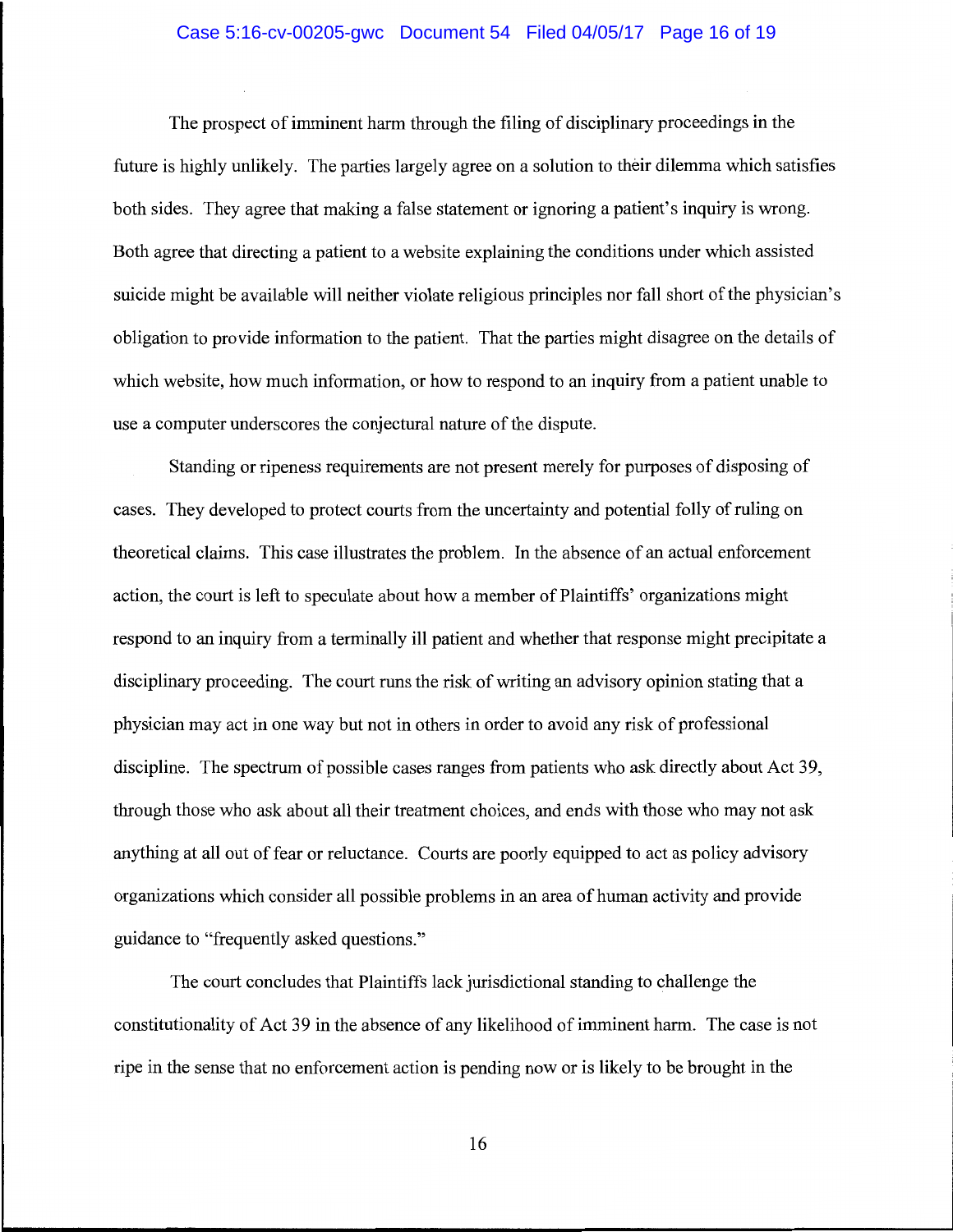### Case 5:16-cv-00205-gwc Document 54 Filed 04/05/17 Page 17 of 19

future.<sup>3</sup> The lack of standing applies across the board to all claims of constitutional violation, both state and federal. Dismissal without prejudice is required. *See Carter v. HealthPort Techs.,*  822 F.3d 47 at 54 ( ("[W]here a complaint is dismissed for lack of Article III standing, the dismissal must be without prejudice, rather than with prejudice.").

# **D. Allegations of Statutory Violations: the Church Amendment and the Affordable Care Act**

Plaintiffs also seek to enforce a provision of the Church Amendments, 42 U.S.C. § 300a-7(d) and provisions of the Affordable Care Act. Section 300a-7(d) is one of several so-called Church Amendments. It excuses individuals engaged in health care or research from any obligation to perform abortions or other procedures which may violate religious beliefs or moral convictions. The provision does not explicitly create a private right of action. Nor is there an appropriate basis for finding that Congress intended to create a cause of action by implication. *Cenzon-DeCarlo v. Mt. Sinai Hosp.,* 626 F.3d 695, 696-97 (2d Cir. 2010).

As Defendants note, the U.S. Department of Health and Human Services has promulgated regulations designating its Office for Civil Rights to accept and handle complaints that federally funded health care programs have required a health care provider to engage in actions which violate his conscience.  $45$  C.F.R. § 88.2. Even if the court were to break new ground by recognizing a private right of action, enforceable through operation of§ 1983, Plaintiffs offer no specific allegations that their members have been required to perform actions which violate their religious conscience. Act 39 goes to considerable lengths to avoid exactly

<sup>3</sup> Other courts have encountered the standing issue in similar circumstances. *See Lee v. State of Or.,* 107 F.3d 1382, 1391-92 (9th Cir. 1997) (claim brought by doctors challenging facial validity of Oregon's Death With Dignity Act was not ripe because the plaintiffs had not "identified any hardship that would befall them if their claims were not considered at this time"; noncompliance with allegedly offending provisions would lead, at most, to a civil enforcement action, at which time the plaintiffs could challenge the provisions' validity).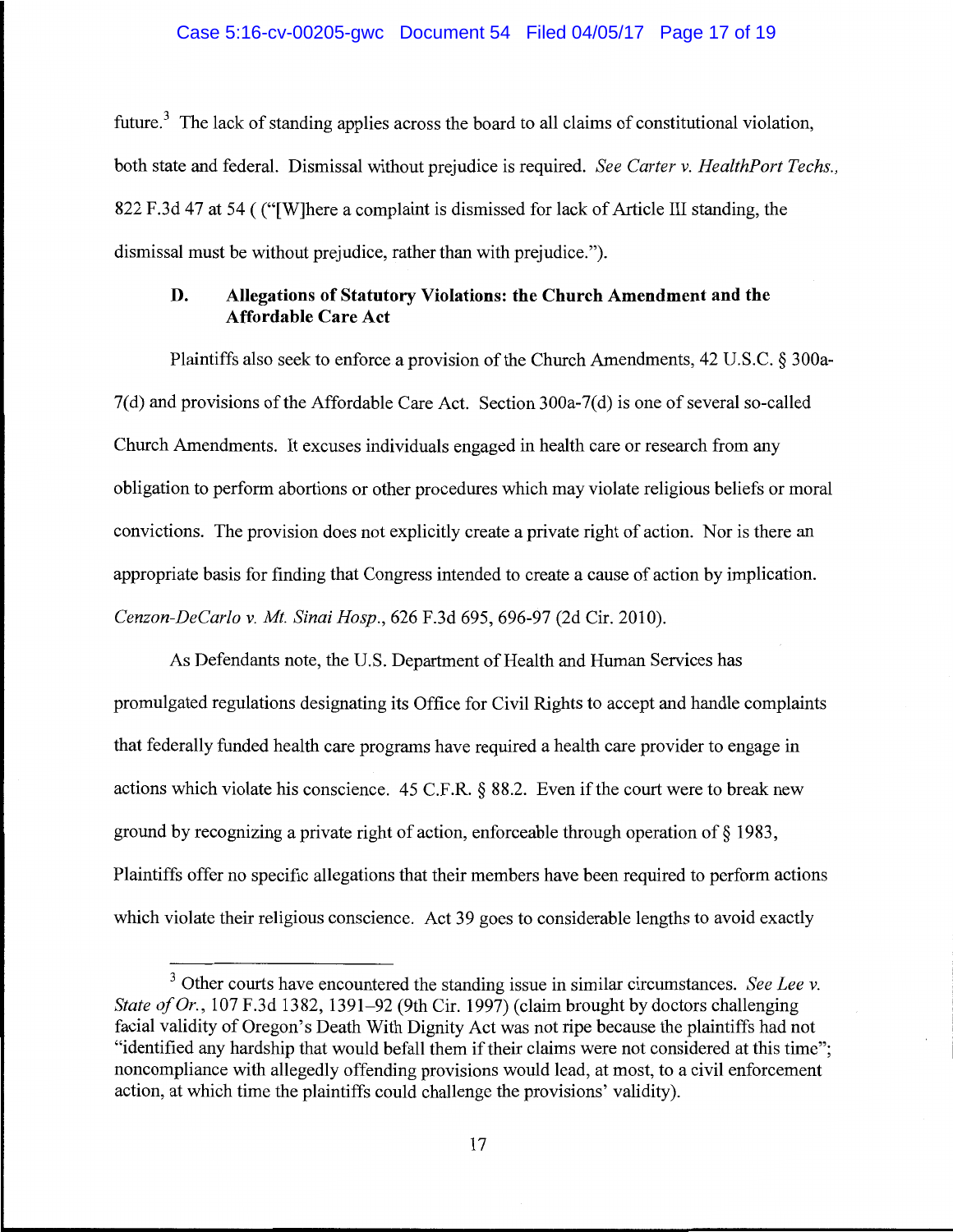## Case 5:16-cv-00205-gwc Document 54 Filed 04/05/17 Page 18 of 19

such requirements. At most the Plaintiffs claim that their members may be subject to professional discipline for their refusal to provide information to patients about Act 39. This is entirely different from the prohibition in § 300a-7(d), which is directed to "health service" program[s] or research activit[ies]" funded with federal money and prohibits these programs from requiring staff to conduct activities which violate their conscience.

Plaintiffs also contend that 42 U.S.C. § 18113 operates to bar potential disciplinary action against them. Section 18113, enacted as part of the Affordable Care Act, prohibits federal, state or local government or any health provider or health plan from discriminating against a person or health care entity which refuses to assist in causing the death of any person through assisted suicide or other means. As in the case of the Church Amendments, the court lacks any basis for finding an express or implied cause of action. The Affordable Care Act contains its own administrative remedy which is the same as the Church Amendments—designation of the Office of Civil Rights of the Department of Health and Human Services as the agency to receive complaints of discrimination. 42 U.S.C. § 18112(d). Like the Church Amendments,§ 18113 creates no individual rights. It prohibits discrimination by public and private bodies and provides a place to complain in the event of misconduct. The remedy is the loss of federal funding. In the absence of an individual entitlement, there is no private right of action enforceable through§ 1983. *Gonzaga Univ. v. Doe,* 536 U.S. 273, 287 (2002).

## **Conclusion**

Plaintiffs' complaint fails to establish subject matter jurisdiction due to lack of standing. Accordingly, Defendants' Motion to Dismiss (Doc. 31) is GRANTED under Rule 12(b)(l). The court declines to rule with respect to Defendants' motion to dismiss for failure to state a claim